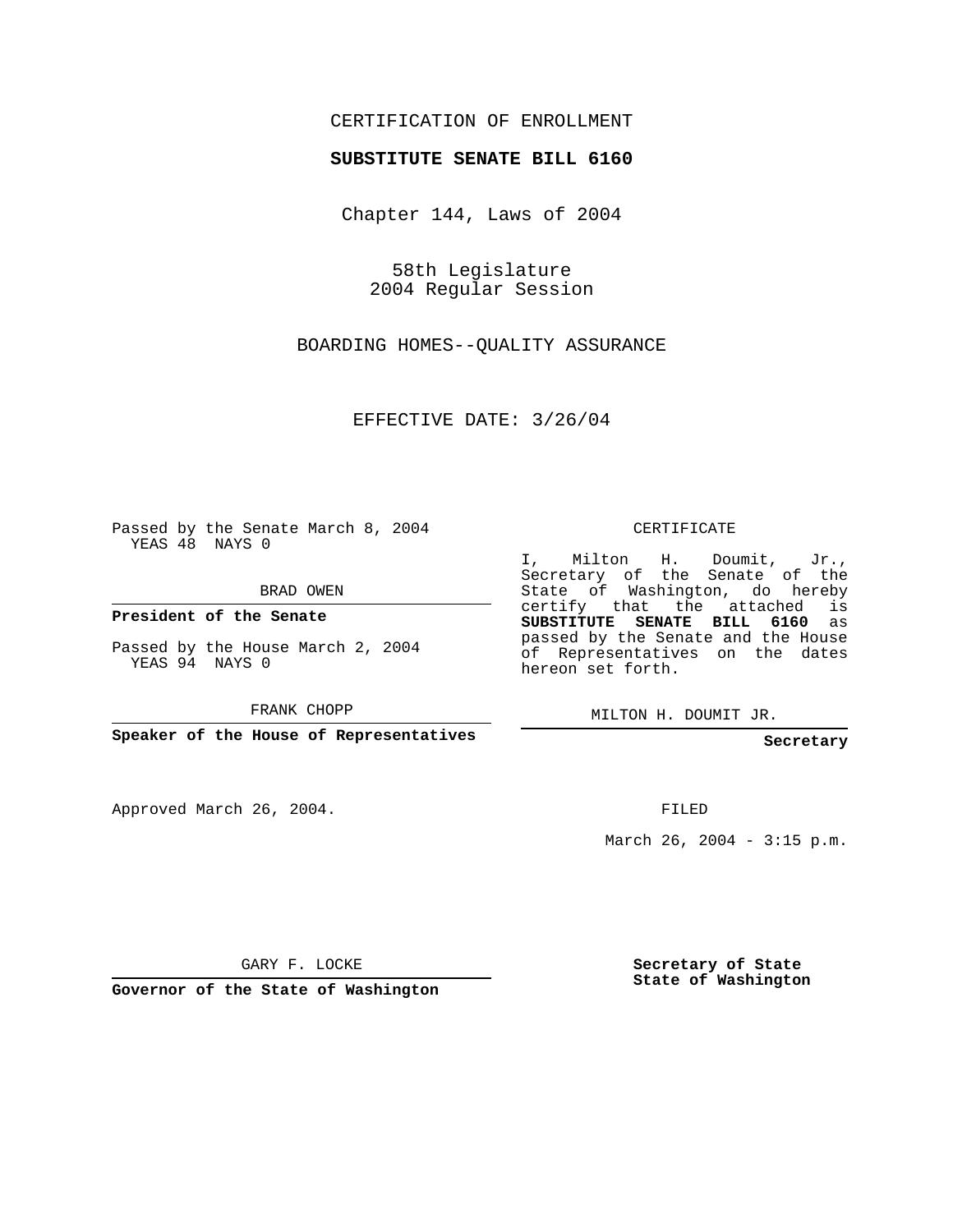## **SUBSTITUTE SENATE BILL 6160** \_\_\_\_\_\_\_\_\_\_\_\_\_\_\_\_\_\_\_\_\_\_\_\_\_\_\_\_\_\_\_\_\_\_\_\_\_\_\_\_\_\_\_\_\_

\_\_\_\_\_\_\_\_\_\_\_\_\_\_\_\_\_\_\_\_\_\_\_\_\_\_\_\_\_\_\_\_\_\_\_\_\_\_\_\_\_\_\_\_\_

AS AMENDED BY THE HOUSE

Passed Legislature - 2004 Regular Session

## **State of Washington 58th Legislature 2004 Regular Session**

**By** Senate Committee on Health & Long-Term Care (originally sponsored by Senators Parlette, Keiser and Pflug)

READ FIRST TIME 02/09/04.

 AN ACT Relating to fairness and accuracy in the distribution of 2 risk; amending RCW 18.20.110; adding new sections to chapter 18.20 RCW; creating a new section; and declaring an emergency.

BE IT ENACTED BY THE LEGISLATURE OF THE STATE OF WASHINGTON:

 NEW SECTION. **Sec. 1.** The legislature finds that quality assurance efforts will promote compliance with regulations by providers and achieve the goal of providing high quality of care to citizens residing in licensed boarding homes, and may reduce property and liability insurance premium costs for such facilities.

 NEW SECTION. **Sec. 2.** A new section is added to chapter 18.20 RCW to read as follows:

 (1) To ensure the proper delivery of services and the maintenance and improvement in quality of care through self-review, any boarding home licensed under this chapter may maintain a quality assurance committee that, at a minimum, includes:

(a) A licensed registered nurse under chapter 18.79 RCW;

(b) The administrator; and

(c) Three other members from the staff of the boarding home.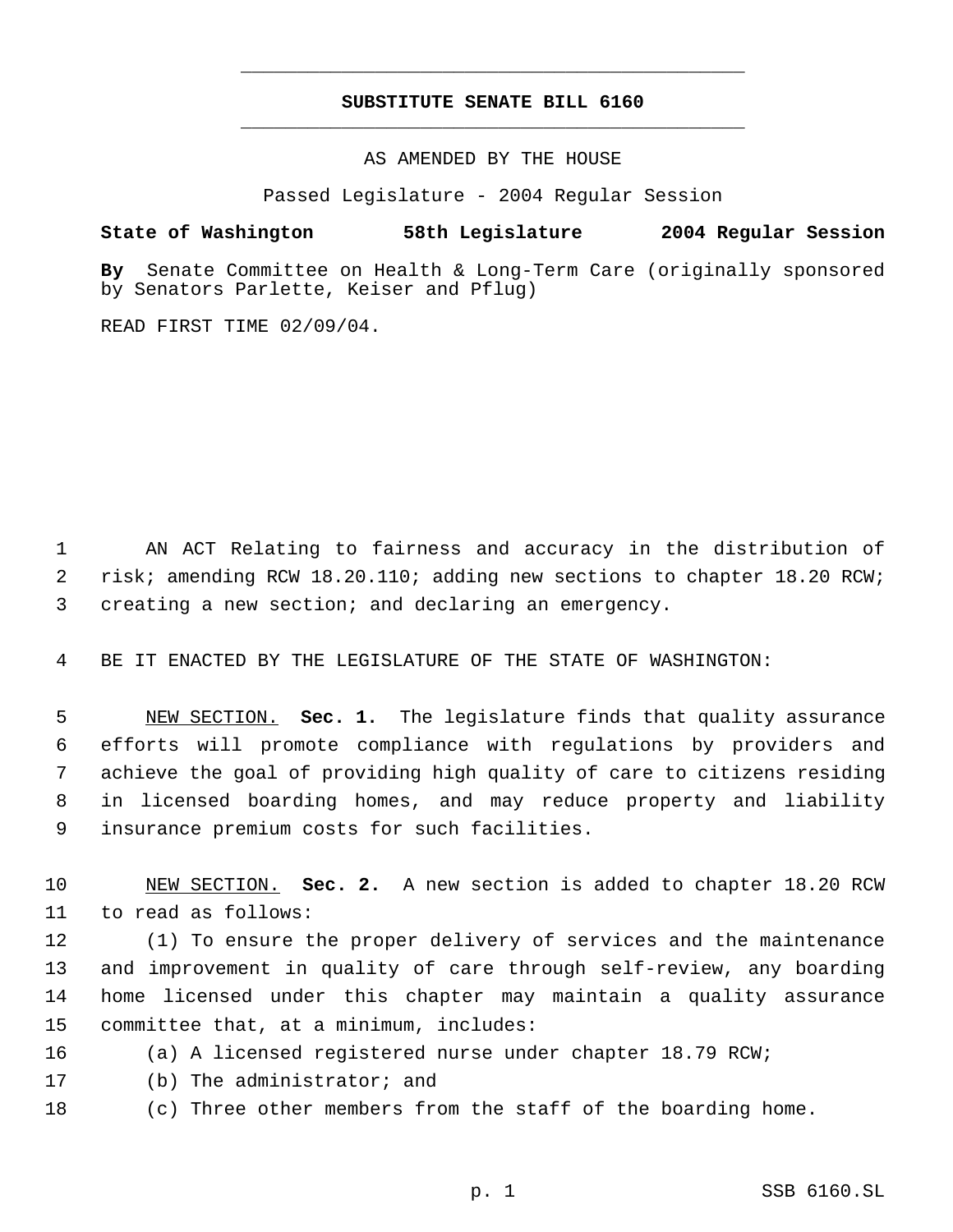(2) When established, the quality assurance committee shall meet at least quarterly to identify issues that may adversely affect quality of care and services to residents and to develop and implement plans of action to correct identified quality concerns or deficiencies in the quality of care provided to residents.

 (3) To promote quality of care through self-review without the fear of reprisal, and to enhance the objectivity of the review process, the department shall not require, and the long-term care ombudsman program shall not request, disclosure of any quality assurance committee records or reports, unless the disclosure is related to the committee's compliance with this section, if:

 (a) The records or reports are not maintained pursuant to statutory 13 or regulatory mandate; and

 (b) The records or reports are created for and collected and maintained by the committee.

 (4) If the boarding home refuses to release records or reports that would otherwise be protected under this section, the department may then request only that information that is necessary to determine whether the boarding home has a quality assurance committee and to determine that it is operating in compliance with this section. However, if the boarding home offers the department documents generated by, or for, the quality assurance committee as evidence of compliance with boarding home requirements, the documents are not protected as quality assurance committee documents when in the possession of the department.

 (5) Good faith attempts by the committee to identify and correct quality deficiencies shall not be used as a basis for sanctions.

 (6) Any records that are created for and collected and maintained by the quality assurance committee shall not be discoverable or admitted into evidence in a civil action brought against a boarding home.

 (7) Notwithstanding any records created for the quality assurance committee, the facility shall fully set forth in the resident's records, available to the resident, the department, and others as permitted by law, the facts concerning any incident of injury or loss to the resident, the steps taken by the facility to address the resident's needs, and the resident outcome.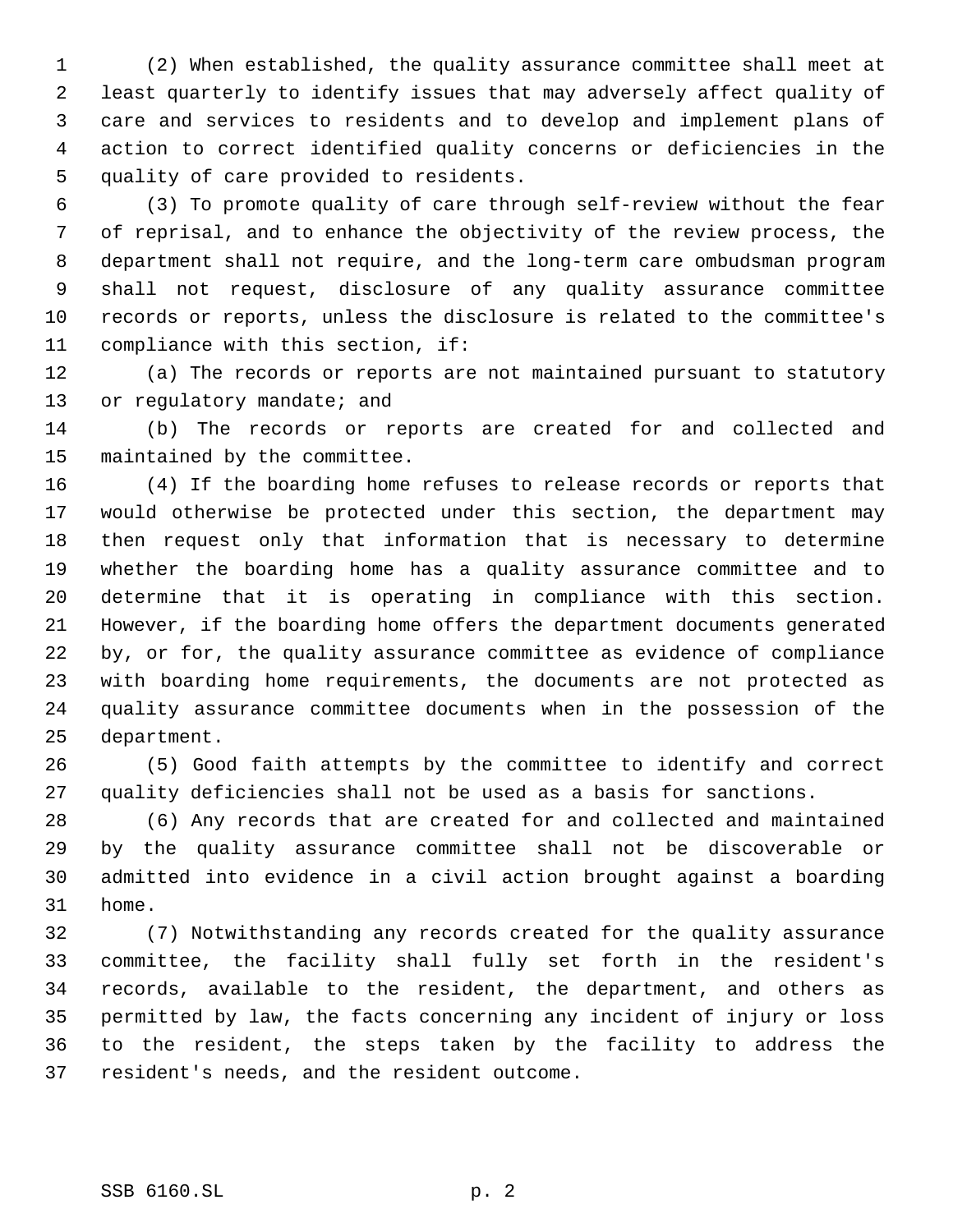**Sec. 3.** RCW 18.20.110 and 2003 c 280 s 1 are each amended to read as follows:

 The department shall make or cause to be made, at least every eighteen months with an annual average of fifteen months, an inspection and investigation of all boarding homes. However, the department may delay an inspection to twenty-four months if the boarding home has had three consecutive inspections with no written notice of violations and has received no written notice of violations resulting from complaint investigation during that same time period. The department may at anytime make an unannounced inspection of a licensed home to assure that the licensee is in compliance with this chapter and the rules adopted under this chapter. Every inspection shall focus primarily on actual or potential resident outcomes, and may include an inspection of 14 every part of the premises and an examination of all records (( $\left\{\text{other}\right\}$ 15 than financial records))), methods of administration, the general and 16 special dietary, and the stores and methods of supply; however, the 17 department shall not have access to financial records or to other records or reports described in section 2 of this act. Financial 19 records of the boarding home may be examined when the department has 20 reasonable cause to believe that a financial obligation related to resident care or services will not be met, such as a complaint that staff wages or utility costs have not been paid, or when necessary for the department to investigate alleged financial exploitation of a 24 resident. Following such an inspection or inspections, written notice of any violation of this law or the rules adopted hereunder shall be given to the applicant or licensee and the department. The department may prescribe by rule that any licensee or applicant desiring to make specified types of alterations or additions to its facilities or to construct new facilities shall, before commencing such alteration, addition, or new construction, submit plans and specifications therefor to the agencies responsible for plan reviews for preliminary inspection and approval or recommendations with respect to compliance with the rules and standards herein authorized.

 NEW SECTION. **Sec. 4.** A new section is added to chapter 18.20 RCW to read as follows:

 If during an inspection, reinspection, or complaint investigation by the department, a boarding home corrects a violation or deficiency